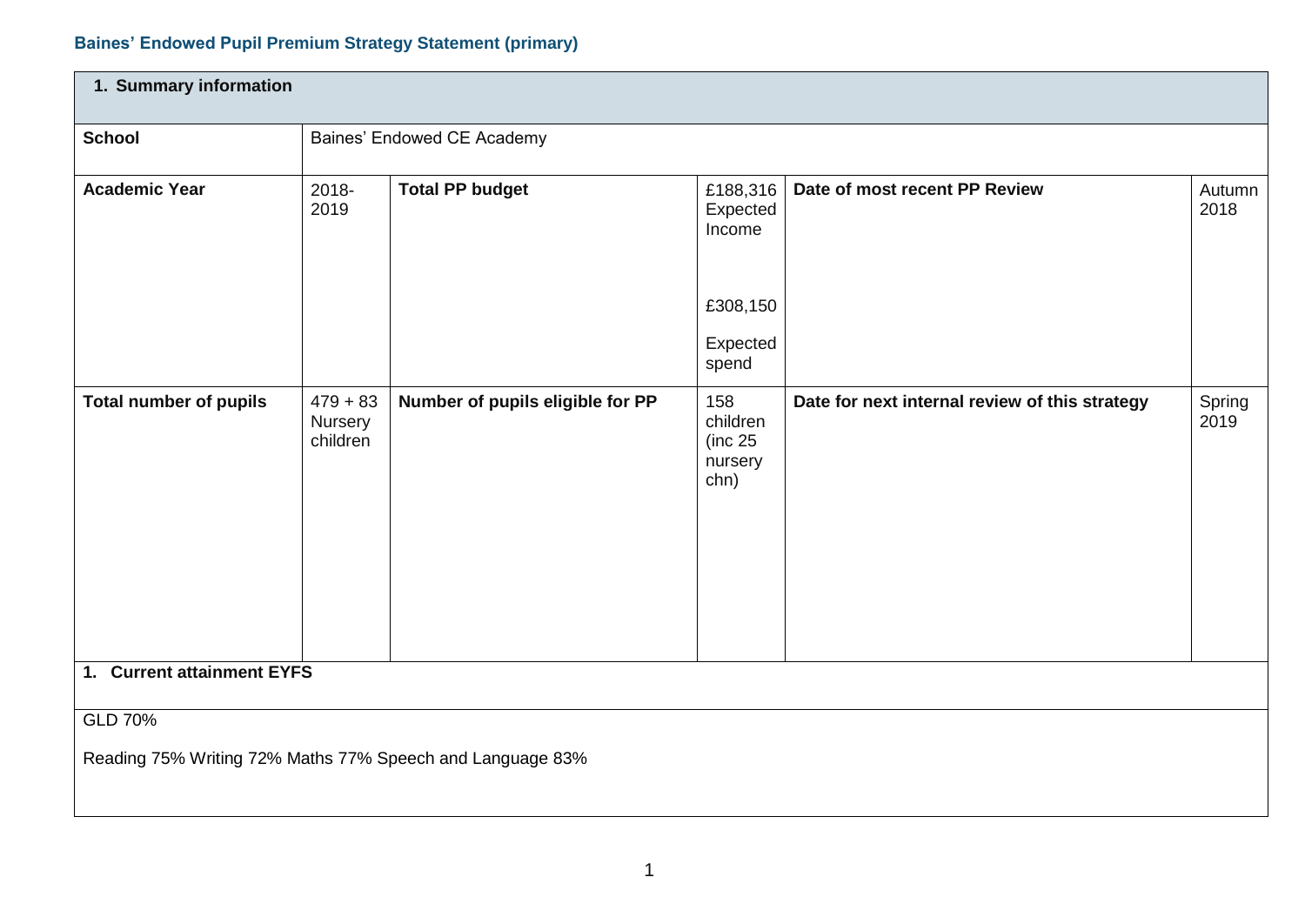|                                                 | 2. Current attainment KS1                                     |                                                                                                   |                              |                         |                                               |
|-------------------------------------------------|---------------------------------------------------------------|---------------------------------------------------------------------------------------------------|------------------------------|-------------------------|-----------------------------------------------|
|                                                 |                                                               |                                                                                                   |                              |                         |                                               |
|                                                 |                                                               |                                                                                                   |                              |                         |                                               |
|                                                 | <b>Achieving Expected</b>                                     | <b>Achieving Greater Depth</b>                                                                    | <b>Pupil Premium</b>         | Pupils not eligible for |                                               |
|                                                 |                                                               |                                                                                                   |                              | <b>PP</b>               |                                               |
| Reading                                         | 65%                                                           | 20.%                                                                                              | 41%                          | 73%                     |                                               |
|                                                 |                                                               |                                                                                                   |                              |                         |                                               |
| Writing                                         | 62%                                                           | 16%                                                                                               | 41%                          | 69%                     |                                               |
|                                                 |                                                               |                                                                                                   |                              |                         |                                               |
|                                                 |                                                               |                                                                                                   |                              |                         |                                               |
| <b>Maths</b>                                    | 71%                                                           | 25%                                                                                               | 41%                          | 79%                     |                                               |
|                                                 |                                                               |                                                                                                   |                              |                         |                                               |
|                                                 | 3. Current attainment end of KS2                              |                                                                                                   |                              |                         |                                               |
|                                                 |                                                               |                                                                                                   | Pupils eligible for PP (your |                         |                                               |
|                                                 |                                                               |                                                                                                   | school)                      |                         | Pupils not eligible for PP (national average) |
| % attaining EXS + in Reading, Writing and maths |                                                               |                                                                                                   | 53%                          |                         | 69%                                           |
|                                                 | <b>Progress measure Reading</b>                               |                                                                                                   | 0.1                          |                         | 0.3                                           |
|                                                 | <b>Progress measure Writing</b>                               |                                                                                                   | $-0.5$                       |                         | 0.2                                           |
|                                                 | <b>Progress measure Maths</b>                                 |                                                                                                   | 0.3                          |                         | 2.5                                           |
|                                                 | 4. Barriers to future attainment (for pupils eligible for PP) |                                                                                                   |                              |                         |                                               |
|                                                 |                                                               | In-school barriers (issues to be addressed in school, such as poor oral language skills)          |                              |                         |                                               |
| Α.                                              | Poor speech and language                                      |                                                                                                   |                              |                         |                                               |
| <b>B.</b>                                       | Social Emotional Mental Health issues                         |                                                                                                   |                              |                         |                                               |
| C.                                              | Parental engagement in learning                               |                                                                                                   |                              |                         |                                               |
|                                                 |                                                               | External barriers (issues which also require action outside school, such as low attendance rates) |                              |                         |                                               |
| D.                                              | High needs children                                           |                                                                                                   |                              |                         |                                               |
| 5.                                              |                                                               | Desired outcomes (Desired outcomes and how they will be measured)                                 |                              | <b>Success criteria</b> |                                               |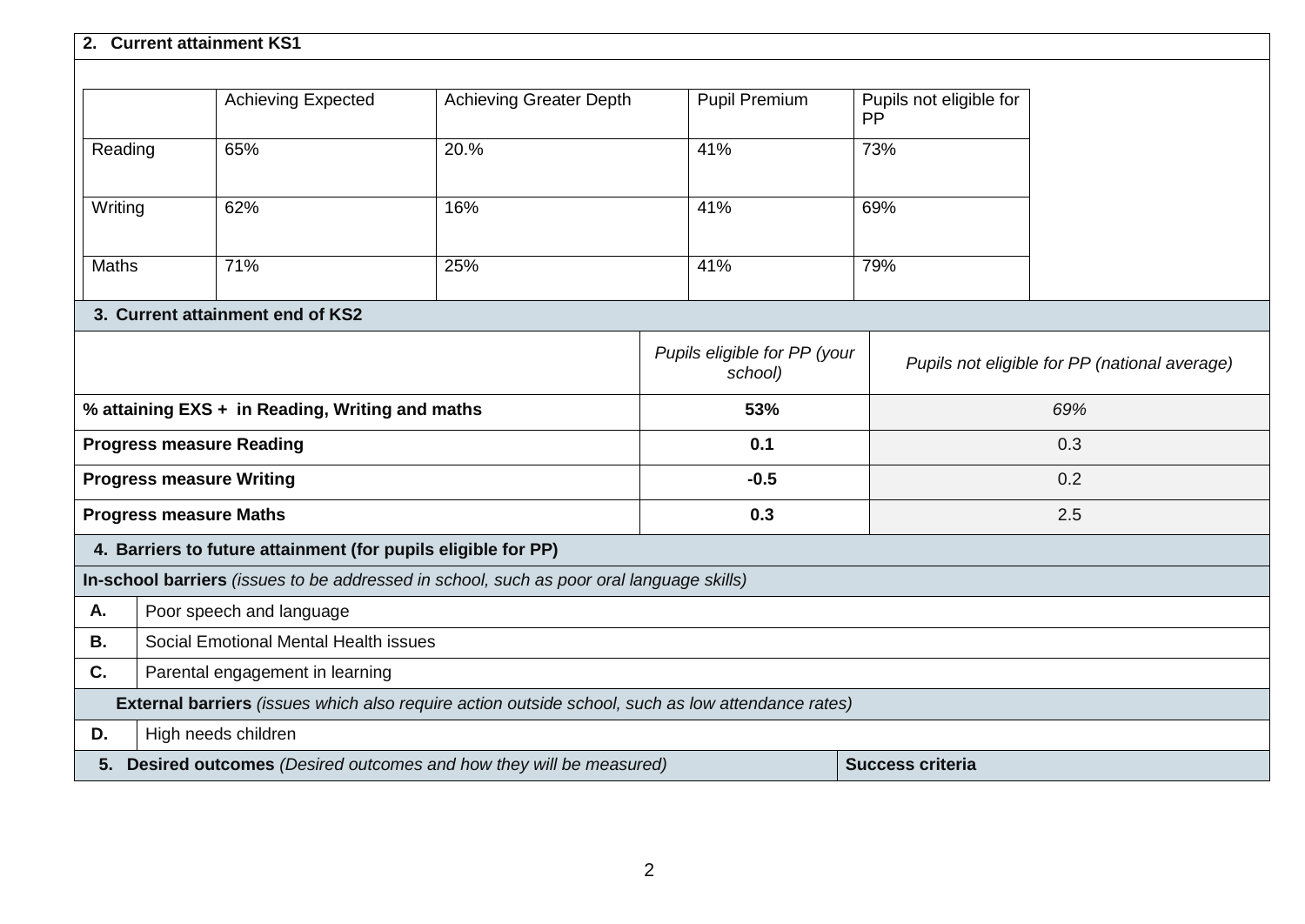| Α.        | % Pupil Premium children achieving ARE or above at end of KS2 in line with local and<br>national averages                                      | The gap between PP and non-PP shows that PP chn<br>are achieving similar percentages of ARE and above<br>ARE as non-PP.                                                                                                                                             |
|-----------|------------------------------------------------------------------------------------------------------------------------------------------------|---------------------------------------------------------------------------------------------------------------------------------------------------------------------------------------------------------------------------------------------------------------------|
| <b>B.</b> | Gap between pupil premium children and non-pupil premium children in school reduces in<br>each year group, in Reading, Writing, Maths and EGPS | Difference in percentages of non-pupil premium<br>children and pupil premium children in each year<br>group, in reading, writing, maths and, in Years 2-6,<br>EGPS, reduces this year.                                                                              |
| C.        | PP children with SP&L needs will make good progress with SP&L                                                                                  | Speech and language will be improved and the SP&L<br>therapist will assess that progress had been made.                                                                                                                                                             |
| D.        | PP pupils with SEMH needs will develop effective strategies to support their own learning.                                                     | PP pupils with identified SEMH needs will demonstrate<br>that they have developed some effective learning<br>strategies to use in the classroom, to support<br>independent learning. PP pupil data will show that<br>progress is on track and is at least expected. |

| 6. Planned expenditure                                                                                                                                                                     |                             |                                                                                                  |  |                   |                                         |
|--------------------------------------------------------------------------------------------------------------------------------------------------------------------------------------------|-----------------------------|--------------------------------------------------------------------------------------------------|--|-------------------|-----------------------------------------|
| Academic year                                                                                                                                                                              |                             | 2018/2019: Expected income is as follows: £188,020 - Pupil Premium ; £21,275 PP LAC; £6,600 EYPP |  |                   |                                         |
| The three headings below enable schools to demonstrate how they are using the Pupil Premium to improve classroom pedagogy, provide targeted support<br>and support whole school strategies |                             |                                                                                                  |  |                   |                                         |
| <b>Quality of teaching for all</b>                                                                                                                                                         |                             |                                                                                                  |  |                   |                                         |
| <b>Desired outcome</b>                                                                                                                                                                     | Chosen action /<br>approach | <b>Estimated Impact</b>                                                                          |  | <b>Staff lead</b> | When will you review<br>implementation? |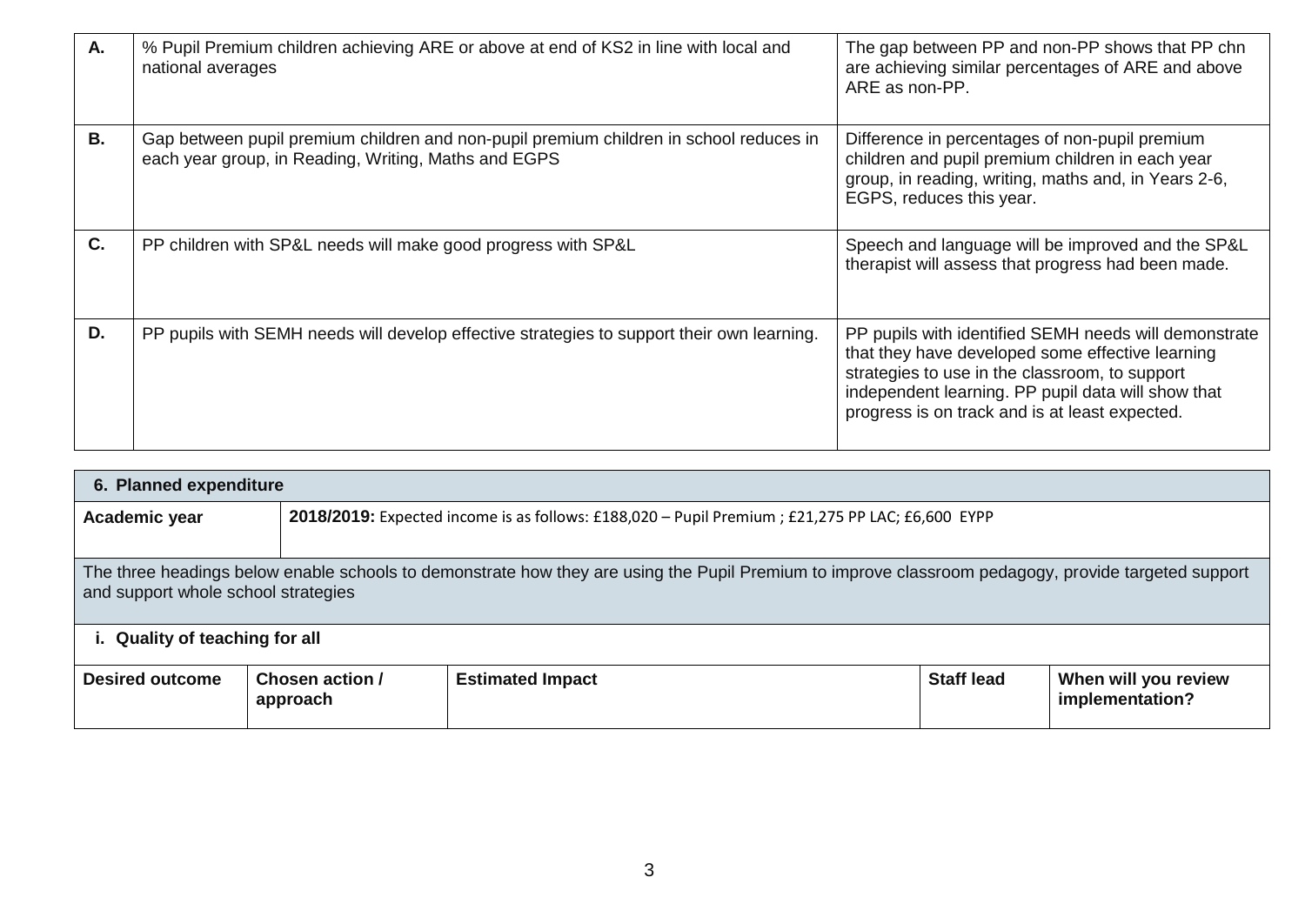| All teachers - 20%<br>of salary for time<br>spent on PP pupils:<br>£170,634      | QFT in class                                                                                                                                                   | We employ teachers to cover PPA, to support continuity in<br>our classrooms over the course of each year. Relationships<br>with children are supported and PP children are able to<br>have consistency in their teachers. This support also means<br>that class teachers are able to devote a proportion of their<br>time to PP students, thorugh inclass support, Pupil Progress<br>meetings, focused internvention and, in some year groups,<br>booster classes before and after the school day. Increased<br>opportunites for PP pupils to achieve more and make<br>expected progress during the year. | HT/SBM/<br>Classteachers      | Annually |
|----------------------------------------------------------------------------------|----------------------------------------------------------------------------------------------------------------------------------------------------------------|-----------------------------------------------------------------------------------------------------------------------------------------------------------------------------------------------------------------------------------------------------------------------------------------------------------------------------------------------------------------------------------------------------------------------------------------------------------------------------------------------------------------------------------------------------------------------------------------------------------|-------------------------------|----------|
| Asst HT - Yr 6<br>teaching plus PP<br>$lead = 0.7$ of her<br>time:<br>£37,876    | Additional Year 6 set.                                                                                                                                         | Results from Year 5 to Year 6 increased in Reading,<br>Writing, Maths and EGPS.<br>The gap between PP and non-PP will reduce significantly.                                                                                                                                                                                                                                                                                                                                                                                                                                                               | HT/Govs/AHT                   | Annually |
| Employ<br>classteacher for<br>each morning for<br>third set in Year 5<br>£28,926 | The third set allows for<br>smaller class numbers<br>in the HA, MA and<br>especially the LA<br>groups, so that teachers<br>can better personalise<br>learning. | PP students are supported in smaller classes to enable<br>them to better access the English and Maths curriculum and<br>to support personalised learning taking place more<br>effectively.                                                                                                                                                                                                                                                                                                                                                                                                                | HT/Govs/Year<br>5 teacher     | Annually |
| 20% of TA support<br>in each class each<br>morning.                              |                                                                                                                                                                | Additional learning support from TAs is needed for most PP<br>pupils in class. TAs support PP pupils academically, but<br>also emotionally and socially.                                                                                                                                                                                                                                                                                                                                                                                                                                                  | HT/Govs/DHT/<br>Classteachers | Annually |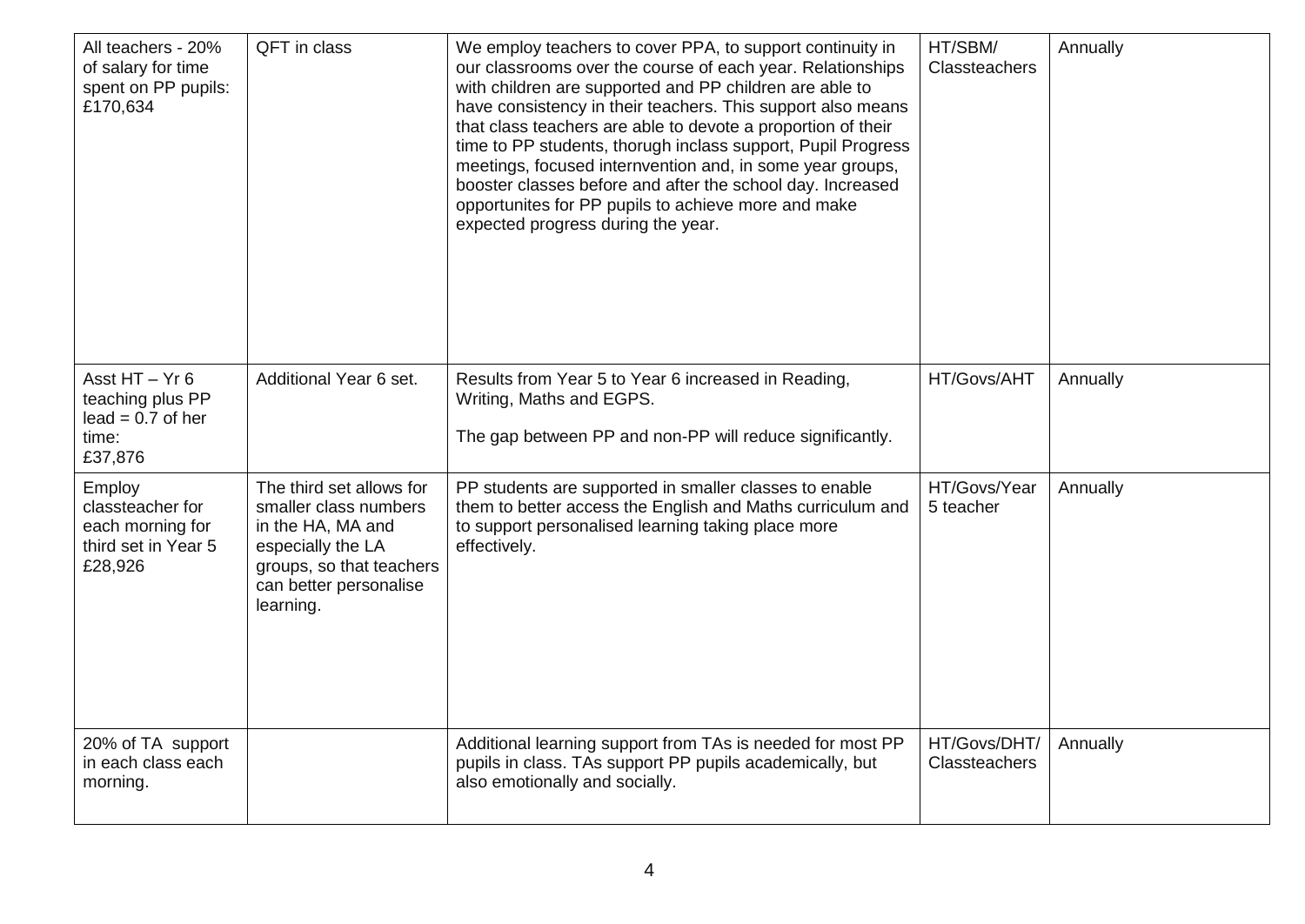| P/T Learning Mentor<br>£6,624                                | <b>Learning Mentor works</b><br>one-to-one with<br>targeted PP pupils to<br>remove barriers to<br>learning. | Specific PP children require ongoing support to enable them<br>to access the curriculum successfully, through work done by<br>the Learning Mentor to remove barriers to learning.                                                                                                                                                          | HT/Govs/<br><b>SENDCo</b>        | Annually                                                                      |
|--------------------------------------------------------------|-------------------------------------------------------------------------------------------------------------|--------------------------------------------------------------------------------------------------------------------------------------------------------------------------------------------------------------------------------------------------------------------------------------------------------------------------------------------|----------------------------------|-------------------------------------------------------------------------------|
| Additonal office<br>admin for PP pupils<br>£4,733            | Necessary<br>administration to<br>identify and support PP<br>pupils in school and<br>nursery.               | Admin is required tfor a varierty of fucntions: to process<br>funding; input onto SIMS; produce necessary paperwork<br>required by classteachers to identify PP pupils across<br>school and nursery; liaise with external agencies.                                                                                                        | HT/Govs/SBM                      | Annually                                                                      |
|                                                              | <b>Total budgeted cost</b><br>£248,793                                                                      |                                                                                                                                                                                                                                                                                                                                            |                                  |                                                                               |
| ii. Targeted support                                         |                                                                                                             |                                                                                                                                                                                                                                                                                                                                            |                                  |                                                                               |
| <b>Desired outcome</b>                                       | Chosen action /<br>approach                                                                                 | <b>Estimated Impact</b>                                                                                                                                                                                                                                                                                                                    | <b>Staff lead</b>                | When will you review<br>implementation?                                       |
| <b>SENDCo Time</b><br>@30%<br>£17,406                        | Early identification of<br>SEN, SP&L and SEMH<br>needs of PP pupils.                                        | Necessary work to identify SEN, SEMH and SP&L needs of<br>PP pupils. Ongoing work throughout the course of the pupils<br>journey throughout the year (and most support will need to<br>continue throughout the pupil's learning hourney through<br>school/nursery).                                                                        | <b>SENDCo</b>                    | Annually                                                                      |
| Behaviour Team to<br>support learning in<br>class<br>£10,925 | <b>Increased PT Behaviour</b><br>Asst to FT.<br>Employ 0.8 Behaviour<br>Asst.                               | Necessary work to support PP pupils accessing the<br>curriculum:<br>Some PP pupils require intensive support, sometimes daily,<br>often weekly. This support is through nurture activities to<br>prevent behaviours from forming barariers to learning and<br>responsive work, as a result of behaviours that are barriers<br>to learning. | DHT/<br>Behaviour<br>Team        | Termly re focused<br>groups/children and<br>annually re budget<br>allocation. |
| Shine therapist<br>£4,200                                    |                                                                                                             | Identified support for PP pupils to allow them to access<br>learning more effectively.                                                                                                                                                                                                                                                     | HT/SENDCo/<br>Shine<br>Therapist | Termly                                                                        |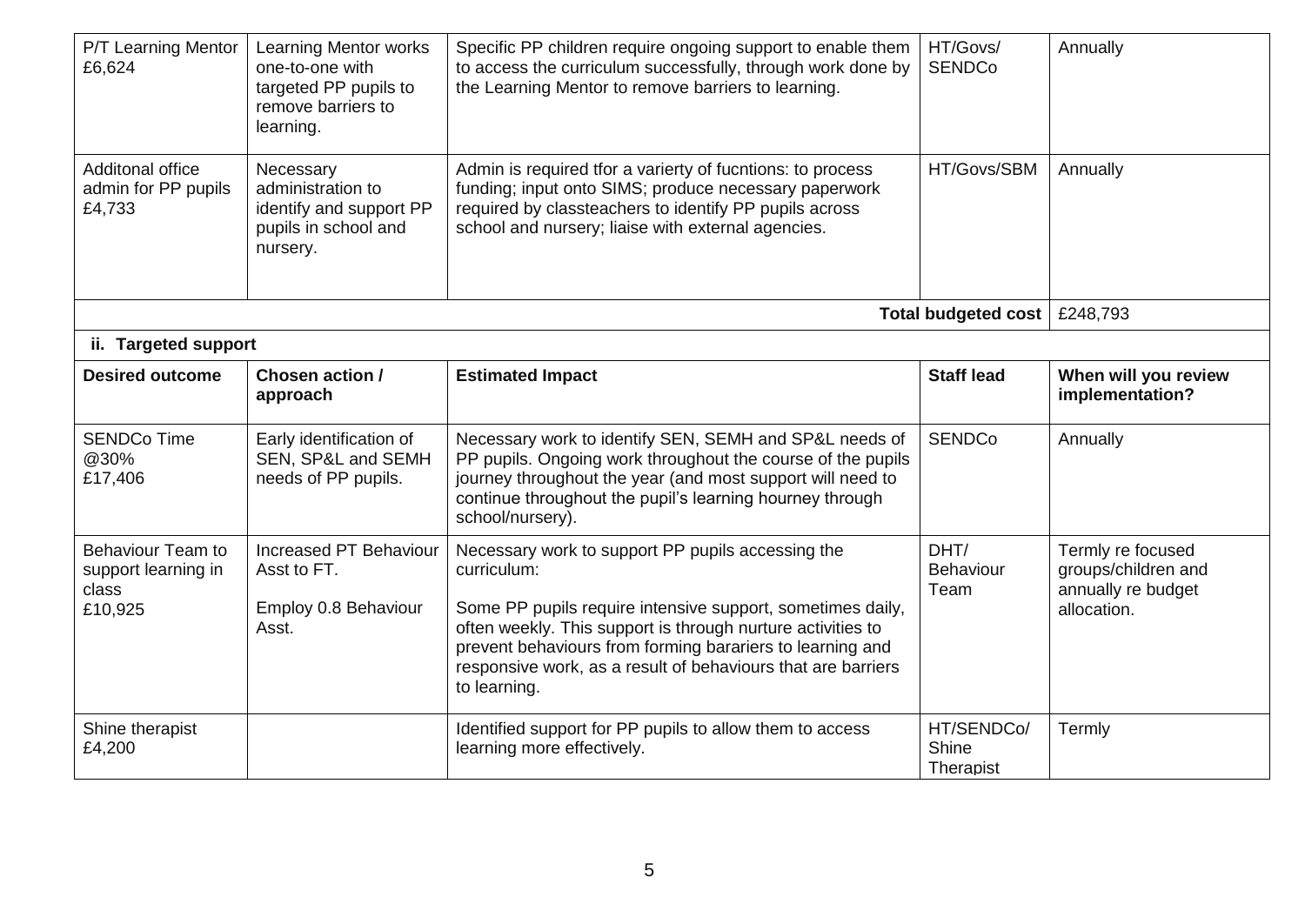| TA intervention in<br>the afternoons<br>£9,910          | TAs delivering targeted<br>intervention for part of<br>the afternoon and also<br>supporting learning in<br>some classes - whole<br>school. | Additional support in English and Maths for PP pupils. Data<br>show that progress whilst in intervention is good and PP<br>pupils generally make accelerated progress in these group<br>sessions. Analysis is presented to governors annually. | HT/AHT                    | Termly                                                                        |
|---------------------------------------------------------|--------------------------------------------------------------------------------------------------------------------------------------------|------------------------------------------------------------------------------------------------------------------------------------------------------------------------------------------------------------------------------------------------|---------------------------|-------------------------------------------------------------------------------|
| Trip subsidies<br>£1,000                                | <b>PGL</b><br>Other day trips                                                                                                              | Subsidies allow PP pupils to access trips, that parents may<br>not be able to contribute to.                                                                                                                                                   | HT/SBM                    | Termly                                                                        |
| Five days of SSA<br>support for PP<br>pupils<br>£15,916 | <b>RL Monday to Friday</b>                                                                                                                 | Focused support in English and Maths for LA PP pupils to<br>help them make progress towards ARE learning levels.                                                                                                                               | HT/Govs/<br><b>SENDCo</b> | Termly re focused<br>groups/children and<br>annually re budget<br>allocation. |
|                                                         | Total budgeted cost<br>£59,357                                                                                                             |                                                                                                                                                                                                                                                |                           |                                                                               |

|                               | 7. Review of expenditure       |                                                                                                             |                                                                                          |             |  |  |  |  |
|-------------------------------|--------------------------------|-------------------------------------------------------------------------------------------------------------|------------------------------------------------------------------------------------------|-------------|--|--|--|--|
| <b>Previous Academic Year</b> |                                | 2017-2018                                                                                                   |                                                                                          |             |  |  |  |  |
|                               | i. Quality of teaching for all |                                                                                                             |                                                                                          |             |  |  |  |  |
| <b>Desired</b><br>outcome     | Chosen action /<br>approach    | Impact: Did you meet the success criteria? Include impact on pupils not eligible for<br>PP, if appropriate. | <b>Lessons</b><br>learned<br>(and whether<br>you will<br>continue with<br>this approach) | <b>Cost</b> |  |  |  |  |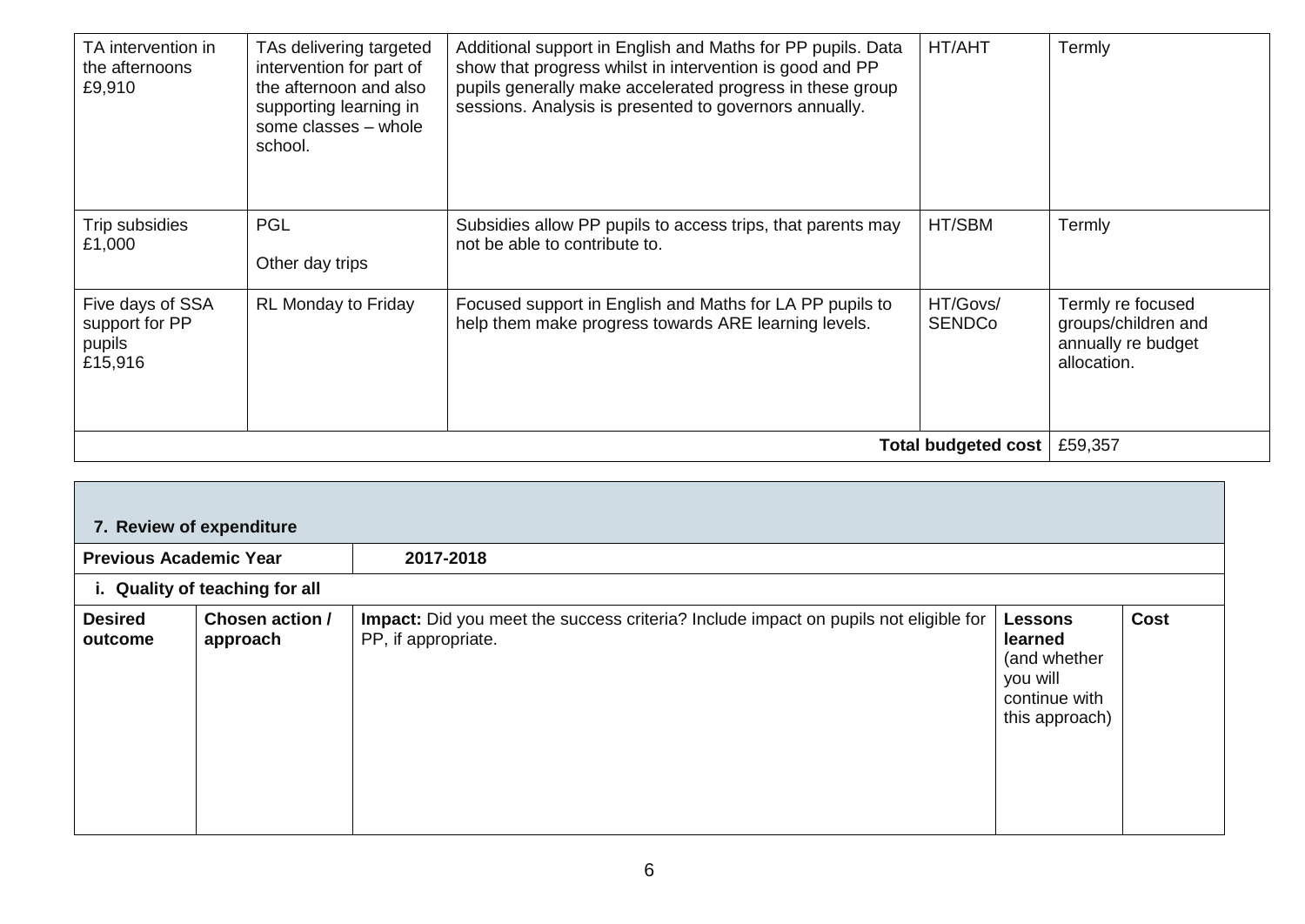| All teachers -<br>20% of salary<br>for time spent<br>on PP pupils | QFT in class                     | We employed teachers to cover PPA, to support continuity in our classrooms over<br>the course of each year. Relationships with children were supported and PP<br>children were able to have consistency in their teachers. This support also meant<br>that class teachers were able to devote a proportion of their time to PP students,<br>thorugh inclass support, Pupil Progress meetings, focused intervention all took<br>place and PP pupils were a focus throughout the year. In some year groups,<br>booster classes happened before and after the school day. |                                                                              |                                                        |                                                |             | Continue | £170,634<br>(excludes<br>AC and<br>nursery<br>teachers) |         |
|-------------------------------------------------------------------|----------------------------------|------------------------------------------------------------------------------------------------------------------------------------------------------------------------------------------------------------------------------------------------------------------------------------------------------------------------------------------------------------------------------------------------------------------------------------------------------------------------------------------------------------------------------------------------------------------------|------------------------------------------------------------------------------|--------------------------------------------------------|------------------------------------------------|-------------|----------|---------------------------------------------------------|---------|
| Asst HT - Yr<br>6 teaching                                        | <b>Additional Year 6</b><br>set. |                                                                                                                                                                                                                                                                                                                                                                                                                                                                                                                                                                        | Results from Year 5 to Year 6 increased in Reading, Writing, Maths and EGPS: |                                                        |                                                |             |          | Continue                                                | £37,876 |
| plus PP lead<br>$= 0.7$ of her<br>time                            |                                  |                                                                                                                                                                                                                                                                                                                                                                                                                                                                                                                                                                        |                                                                              | 2017 Pupils at<br>National Standard<br>/ Greater Depth | 2018 Pupils<br>working at<br>National Standard | Increased % |          |                                                         |         |
|                                                                   |                                  |                                                                                                                                                                                                                                                                                                                                                                                                                                                                                                                                                                        | Reading                                                                      | 66%                                                    | 77%                                            | 11%         |          |                                                         |         |
|                                                                   |                                  |                                                                                                                                                                                                                                                                                                                                                                                                                                                                                                                                                                        | Writing                                                                      | 73%                                                    | 79%                                            | 6%          |          |                                                         |         |
|                                                                   |                                  |                                                                                                                                                                                                                                                                                                                                                                                                                                                                                                                                                                        | Maths                                                                        | 64%                                                    | 89%                                            | 25%         |          |                                                         |         |
|                                                                   |                                  |                                                                                                                                                                                                                                                                                                                                                                                                                                                                                                                                                                        |                                                                              |                                                        |                                                |             |          |                                                         |         |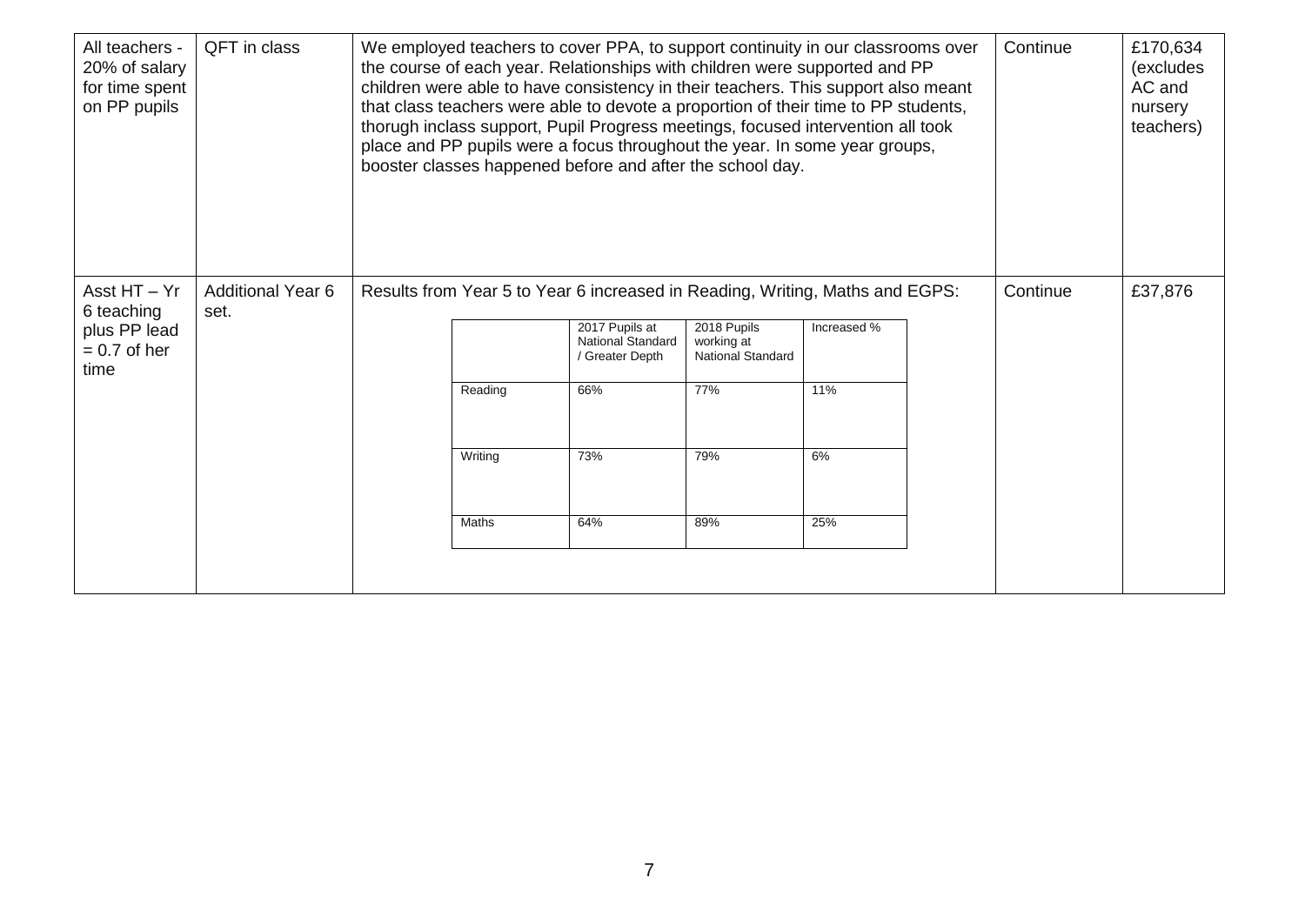| SLT and<br><b>SMT Pupils</b><br>progress:<br><b>KS2 Lead</b><br>TLR <sub>2</sub> |                                                                                                   | Additional Pupil Progress meetings took place, each with a specific focus on Pupil<br>Premium pupils, so additional time was spent discussing, analysing and planning<br>for the attainment and progress of PP children across school.  | Continue                                                                                 | £1046<br>£1082<br>£1513 |
|----------------------------------------------------------------------------------|---------------------------------------------------------------------------------------------------|-----------------------------------------------------------------------------------------------------------------------------------------------------------------------------------------------------------------------------------------|------------------------------------------------------------------------------------------|-------------------------|
| <b>EYFS Lead</b><br>TLR <sub>2</sub>                                             |                                                                                                   |                                                                                                                                                                                                                                         |                                                                                          | £1409                   |
| <b>DHT</b>                                                                       |                                                                                                   |                                                                                                                                                                                                                                         |                                                                                          | £1152                   |
| <b>DHT</b>                                                                       |                                                                                                   |                                                                                                                                                                                                                                         |                                                                                          | £3527                   |
| <b>AHT</b>                                                                       |                                                                                                   |                                                                                                                                                                                                                                         |                                                                                          | Total:<br>£9729.00      |
| $HT - two$                                                                       |                                                                                                   |                                                                                                                                                                                                                                         |                                                                                          |                         |
| 20% of TA<br>support in<br>each class<br>each<br>morning.                        |                                                                                                   | Additional learning support from TAs was implemented for most PP pupils in class.<br>TAs supported PP pupils academically, emotionally and socially.                                                                                    | Continue                                                                                 | £17,140                 |
| P/T Learning<br>Mentor                                                           | <b>Learning Mentor</b><br>works one-to-one<br>with targeted PP<br>pupils to remove<br>barriers to | Specific PP children received ongoing support, which enabled them to access the<br>curriculum successfully, through work done by the Learning Mentor to remove<br>barriers to learning.                                                 | Continue                                                                                 | £6,204                  |
| Additonal<br>office admin<br>for PP pupils                                       | Necessary<br>administration to<br>identify and<br>support PP pupils<br>in school and              | Additional Admin took place for a varierty of reasons: to process funding; input<br>onto SIMS; produce necessary paperwork required by classteachers to identify PP<br>pupils across school and nursery; liaise with external agencies. | Continue                                                                                 | £5830                   |
| ii. Targeted support                                                             |                                                                                                   |                                                                                                                                                                                                                                         |                                                                                          |                         |
| <b>Desired</b><br>outcome                                                        | Chosen action /<br>approach                                                                       | <b>Estimated impact:</b> Did you meet the success criteria? Include impact on pupils<br>not eligible for PP, if appropriate.                                                                                                            | <b>Lessons</b><br>learned<br>(and whether<br>you will<br>continue with<br>this approach) | <b>Cost</b>             |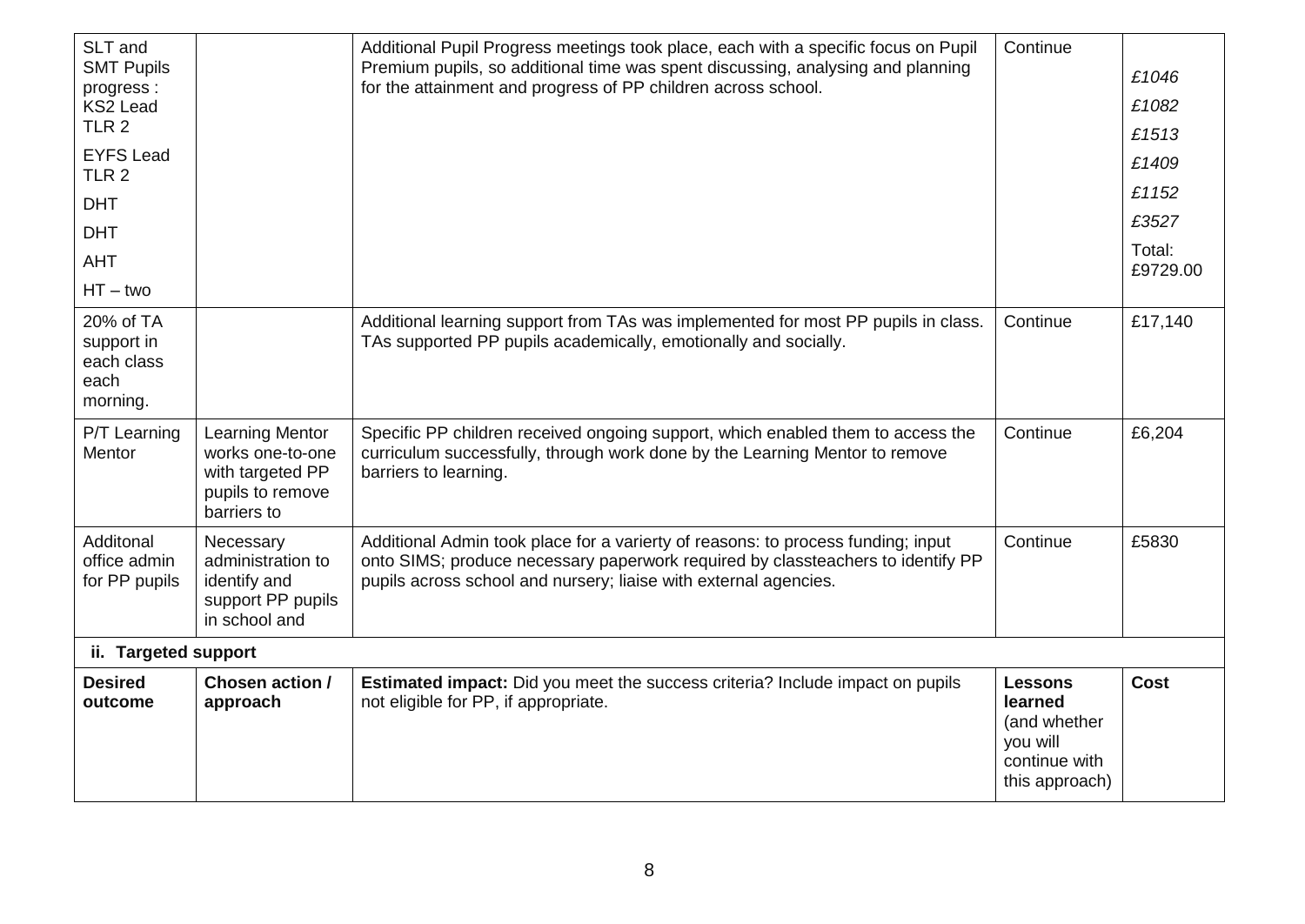| <b>SENDCo</b><br>Time @30%                              | Early identification<br>of SEN, SP&L<br>and SEMH needs<br>of PP pupils.                                               | Work was undertaken to identify SEN, SEMH and SP&L needs of PP pupils.<br>Ongoing work took place throughout the year (this support will need to continue<br>throughout each PP pupil's learning journey through school/nursery).                                                                                                                                         | Continue                                                                                         | £15,245                                         |
|---------------------------------------------------------|-----------------------------------------------------------------------------------------------------------------------|---------------------------------------------------------------------------------------------------------------------------------------------------------------------------------------------------------------------------------------------------------------------------------------------------------------------------------------------------------------------------|--------------------------------------------------------------------------------------------------|-------------------------------------------------|
| Behaviour<br>Team to<br>support<br>learning in<br>class | Increased PT<br><b>Behaviour Asst to</b><br>FT.<br>Employ 0.8<br>Behaviour Asst.                                      | Necessary work to support PP pupils accessing the curriculum took place daily<br>throughout the year.<br>Some PP pupils required intensive support, often daily, at least weekly. The<br>support included nurture activities to prevent behaviours from forming barriers to<br>learning and responsive work, as a result of behaviours that were barriers to<br>learning. | Continue                                                                                         | £6802 +<br>£8630                                |
| Shine<br>therapist                                      |                                                                                                                       | PP pupils twere identified and Shine therapy support was implemented to allow<br>these pupils to access learning more effectively.                                                                                                                                                                                                                                        | Continue                                                                                         | £4,194                                          |
| <b>TA</b><br>intervention<br>in the<br>afternoons       | TAs delivering<br>targeted<br>intervention for<br>part of the<br>afternoon and<br>also supporting<br>learning in some | Additional support in English and Maths was implemented for PP pupils. Data<br>showed that progress whilst in intervention was good and PP pupils generally<br>made accelerated progress in these group sessions. Analysis was presented to<br>governors annually.                                                                                                        | Continue                                                                                         | £21,172                                         |
| Trip<br>subsidies                                       | <b>PGL</b><br>Other day trips                                                                                         | Subsidies allowed some PP pupils to access trips, that parents may not have<br>otherwise been able to contribute to.                                                                                                                                                                                                                                                      | Continue $-$<br>cost<br>dependent on<br>number of<br>pupils and<br>number of<br>trips this year, | <b>PGL: £900</b><br>Other day<br>trips:<br>£860 |
| Five days of<br><b>SSA</b> support<br>for PP pupils     | RL Monday to<br>Friday                                                                                                | Focused support in English and Maths was implemented for LA PP pupils, to help<br>them make progress towards ARE learning levels.                                                                                                                                                                                                                                         | Continue                                                                                         | £14,282                                         |